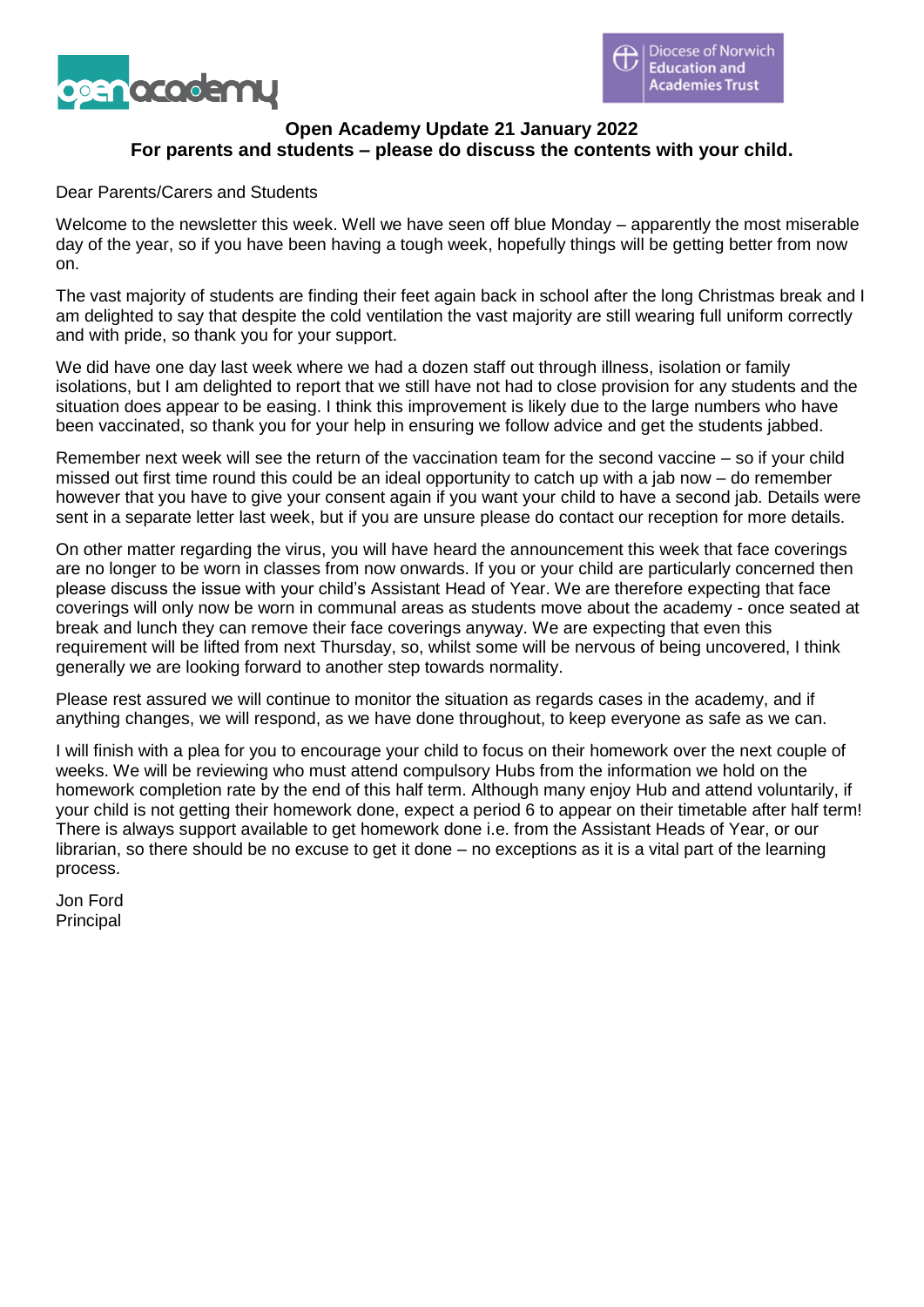

#### **Contents:**

- **1. Year 7 News**
- **2. Year 8 News**
- **3. Year 9 News**
- **4. Year 10 News**
- **5. Year 11 News**
- **6. 6th Form News**
- **7. English – Twisted Tales Competiton**
- **8. Duke of Edinburgh Awards**
- **9. Youth Board**
- **10. Library News**
- **11. Attendance**
- **12. Careers**
- **13. Chaplain's Reflection**

#### **1. Year 7 News**

On the whole, this has been another successful week for Year 7 who have continued their positive start to 2022.

Our top achieving students this week are: Owen Barber, Harry Bates, Millie Clarke, Riley Wilson and Reece Young – a massive well done to you all!

On a side note, there have been a few instances this week where some students have been throwing bagels around in the atrium, and leaving bowls of cereal on the tables before school. We are very lucky to be able to provide students with free breakfast items every morning, whether that be toasted bagels, cereal or fruit. However, it is vitally important that students use this service correctly and with respect.

In addition to this, litter is creeping up again on the tables during break and lunchtime. Again, please remind students about the importance of looking after their school environment and placing litter in the bins provided.

With regards to reading, last week students were provided with their 'Bookbuzz' books. Hopefully they have enjoyed reading these at home as well as in the academy. Please continue to encourage students to take some time out to read (even just 20 minutes a day). Research has shown that even a short period of time a day enhances a child's vocabulary and boosts their chances of gaining higher grades at GCSE. Although it can be difficult at first, making time to read as part of a routine will make it easier in the long term, allowing students to reap the benefits as they progress through their Academy journey and into adulthood.

Finally, a reminder that Year 7 have access to the Open Ark at lunchtime on a Tuesday. In addition to this, if students wish to attend the library at lunch time, they need to get a pass from Miss Ling to allow them to get upstairs.

Mrs Pearsall – Head of Year 7 Mr Hawkins – Cover Supervisor

# **2. Year 8 News**

First off we would like to thank parents/carers for the support with school uniform and hoodies. We pride ourselves as being a smart year group in correct uniform, with nearly every single Year 8 in correct uniform. We have seen less hoodies and leggings this week. Thank you for helping us maintain the amazing standards, a few students are wearing skirts which are too short, the appearance policy states students should wear "Plain black trousers or knee-length skirts. A reminder about jewellery, as per the appearance policy. For health and safety reasons, jewellery is not permitted in the academy. The exceptions to this rule are small studs in pierced ears – one in each lower lobe, and a watch. 'Stretcher'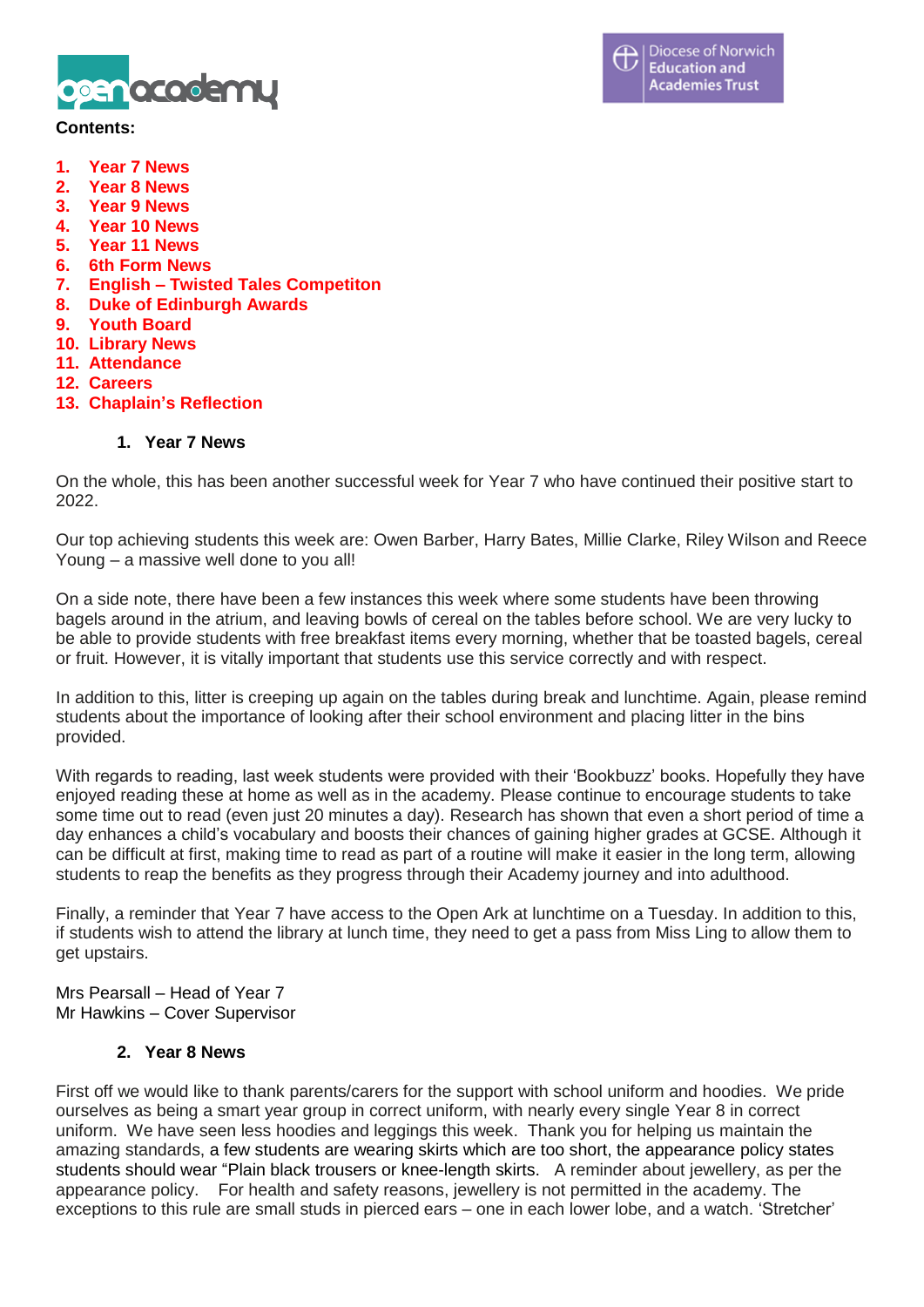

type ear studs are not allowed. Facial, including tongue, and body piercings are not permitted in any circumstances whether visible or not. To clarify, the only jewellery permitted is:

• One pair of small studs, one in each lower lobe

• A wristwatch.

Please speak to the year team if there is an issue with school uniform, we may be able to help.

We have seen a large number of achievements points this week with Mrs Napthens form R8 leading the way with the most points.

Top Student achievers this week, Warren Middleton, Roman Taylor, Jayden Alden, Megan Perriton, Joseph Yates. Well done all, Keep up the fantastic work.

Shout outs this week.

Miss Cheung (Maths) - Louie King and Ryan-James Slack for their enthusiasm and efforts in Maths, especially when dealing with algebra.

Mr Crawford (History) – Grace Sawicki and Lily-Mae Holmes, great effort and engagement in lesson. Mrs Joyce (Food Tech) – Harrison Young awesome work and contribution for practical work this week.

We are excited that a number of students have been selected to receive intervention support with Learning Mentors from the UEA. There will be a number of students that will have this shown on their timetable as Hubs. If parents/carers are unsure please contact the year team. This will begin in the next week or so. Until then students who have been asked to attend the intervention should attend Hub sessions and complete some intervention work set by the maths and English department as follows.

Maths intervention will be Monday/Thursday, work has been set on mathswatch (if homework is completed), English intervention will be Tuesday/Wednesday extra work is currently on Teams.

Parents/carers should be aware that the year team have a mobile phone, the number is 07949 456922, this is another way you can contact us. Please drop us a text or call if required.

Ms Whitwood and Mr Crawford - Heads of Year 8 Mrs Lamb - Assistant Head of Year 8

# **3. Year 9 News**

We are now half way through the academic year with Year 9 still showing great determination to succeed and make progress. Each day it is getting a little lighter in the mornings/evenings which can only help with getting up and the walk home.

Achievement points still pour in for Year 9 which is great to see. This is testimony to the dedication, hard work and wonderful ability of our year group. The current tally for this week is:

 $AED - 75$  $LGA - 86$ RPH – 63 NST – 80

The building remains cold at times with ventilation and the cooler weather of winter. Please ensure students are arriving to school in correct uniform (blazer, black shoes, skirts/trousers). They can also wear a coat over their blazer to help with the cold.

Please also ensure that students have the correct equipment they require for their learning, (pen/pencil/ruler).

Hub sessions are still running and the students who need to attend may change each half term, so please check with your son/daughter to see if it is on their timetable this half term. It is a really important time given to them to ensure that they are catching up with their learning. One of the main reason's students are asked to come to Hub is due to not completing home work, so if they wish to not be asked back then they need to ensure that all their homework is completed to a good standard and on time.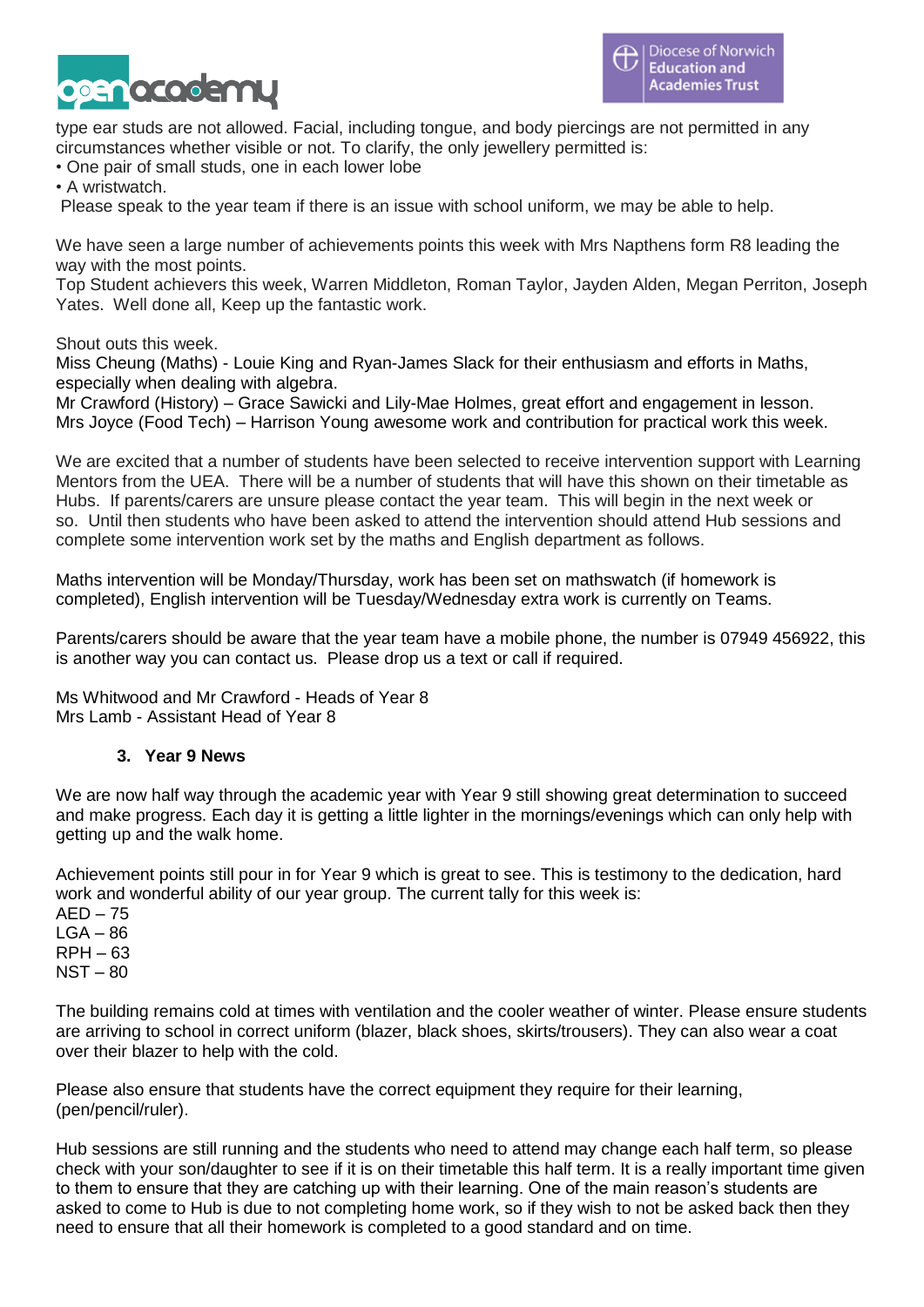

Finally, I want to thank you all for your continued support in these challenging times. The Covid pandemic has had a large impact on the learning of students all across the country and has affected everyone in different ways. It is only with your support that as a school we can continue to develop and grow as a safe place for students to come and learn.

I hope you are all well and are staying safe as we work our way through the cold/dark winter months.

Mr Pickup – Head of Year 9 Mrs Smith – Assistant Head of Year 9

#### **4. Year 10 News**

No update.

Mr Lambert – Head of Year 10 Mrs Roe – Assistant Head of Year 10

#### **5. Year 11 News**

We're half way through this half-term and the Year 11s are working hard in the run up to their next mock exams. May I take this opportunity to thank parents for their support in ensuring students are attending their period 6 Hub sessions – these are an invaluable way for students to get teacher led revision which is tailored to their needs. On occasion Hub sessions have to be cancelled, but we endeavour to let parents and students know as soon as we possibly can, if students have not heard from the member of staff concerned or the year office that Hub is cancelled, then they should attend.

We will be looking at different revision techniques in tutor time over the next couple of weeks and creating an up to date revision timetable. If students are feeling unsure or concerned about their revision please ask them to speak to their tutor.

Mrs Clayton – Head of Year 11 Mrs Roberts – Assistant Head of Year 11

#### **6. 6 th Form News**

#### **Friday Careers Afternoons**

Every week B Friday period 5, all Year 12 (and any Year 13 that may also be interested) are required to attend a careers talk session. Each time we will have different external speakers into the school who will speak to students about potential careers that they may be interested in. These start next Friday, 28 January in the football block at 2pm.

#### **NEACO Support**

Alex from NEACO is available every Tuesday and Friday in my office. Any Year 13 students hoping to do an apprenticeship next year should be making 1-1 appointments to see Alex to gain advice and help in how to start applying for apprenticeships. Students can see Alex directly or Ms Davies to make an appointment.

#### **Norfolk HAS Events and Opportunities:**

**Courses and Careers in Banking, Finance, Insurance and Accountancy – Wednesday, 26 January - 7- 8.00pm.** Click [HERE](https://www.norfolk.gov.uk/sitecore%20modules/Web/EXM/RedirectUrlPage.aspx?ec_eq=xKHP67PelViAdsgegKJQIrBjtdTM5gwDKrMMg3Z2wYYjiydUbJq9ROzxfjgkOOqGU1SspKs77bik2m3oA5jrg60YQldiQSmApqyA4AkPoimsy3o6B4jEXcLO1cNlAuNdmQMutNBm7tAVTfceqPCumHojUXidXzND6pSG5RQDoW7wiqH%2f9i%2bNfXcweUzZJX97%2b3D64nN%2fBEi3530xTLPfO7vQwSGjcep%2bcGXAxAqIsZK4FFVpLZzJCYWgp6%2fLIqq7w%2fc6d2s1RcJ3cZo9uaRS8GLhNOdOn6B7YDYsj%2fVB958%2f3tPTtoYez%2fJ9l3aFBAY3dlL%2f10d2vNaJGNtCcU2a0A%3d%3d) to register yourself for this event.

**Meet the Apprentices – Tuesday, 8 February 5-6pm - in collaboration with 'Pathways to Work'.**  Click [HERE](https://www.norfolk.gov.uk/sitecore%20modules/Web/EXM/RedirectUrlPage.aspx?ec_eq=zIqLnbwe3%2fmRWac%2b7%2fPljGtw7ahNnezr0hPFINHHPmZsjIrgBitxbR3S1sb3dklZdGFCTuu7rKcSMPYdPg%2bY7fxhXyl59W336Qj9dPVn9rek8i%2fi%2fBoP0JH0Xrd9CVx1yeHmTVjMJJQyfK%2bxib6WhT9Z0fi81E%2fQUCelyH%2f021gvggIjyEiucTG%2byh315Pd3J8FrX0eGtOHA1KI%2bNbniGOVQqwVuzeY21kgOAmDYY9jRtNdmtFUKk%2fLTgIBUM5Bt2bnpuBILJ4wO7GhKt1QeWXKAccaI%2fSHXvdVTrMrjGyOE1yVYhKXh0Wms7lDWNP6lA1ZxoHpeBLBK59biSoUv8Q%3d%3d) to register.

**Oxford University's UNIQ access programme** is now open for year 12 students - **applications close 7 February.** This is a fantastic programme and we would strongly encourage all students who are thinking of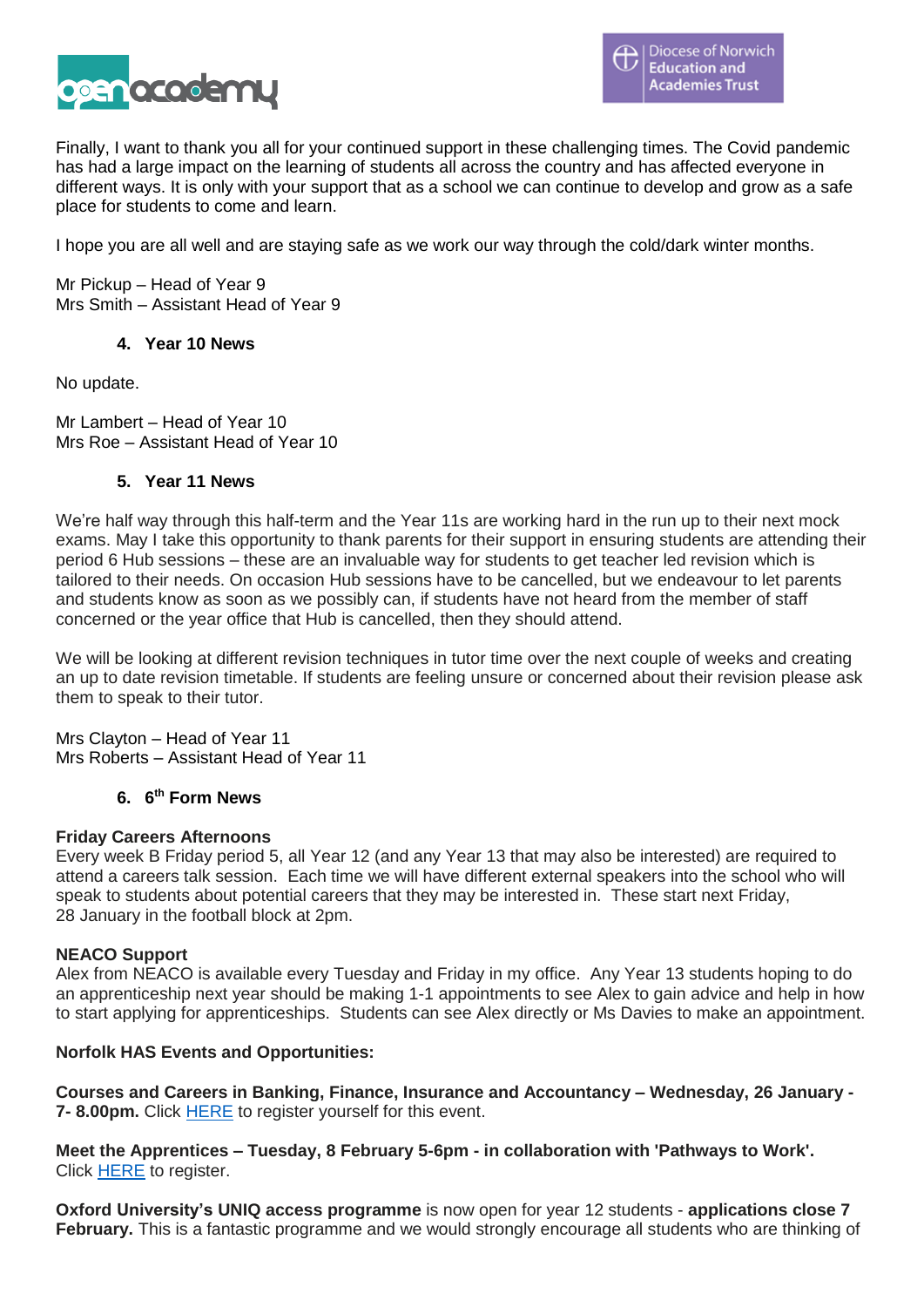

making an Oxford application and are eligible, to apply for it. Click here for [details.](https://www.norfolk.gov.uk/sitecore%20modules/Web/EXM/RedirectUrlPage.aspx?ec_eq=nKpf%2bdXqPQ5cNN%2ftuaX1v%2bt%2bKgs2XADgpD17o4%2ftMpP%2fNKZe4wIGflcVz%2fu6u5JxESEtd1RCm0Sdg37LtB8PuLCdTDAMlCP1fP%2bpZmeywwboX7L7CYUQMfsl%2bVNrvNMyBtXWOIj7ov5VTbU0%2f1CokTu335%2f78GCxOyEYeiPEtu8XTmSQOmGS1GQaJMkTe4nJ%2fW1%2f35U8deThd2KeUz38QrkBmWaW9c4XrmcWSAGWYGfzrQlrFPDAr7PLMT8UsrCDXYn%2b43TATJg9ejIuA3xE%2b6xdXyhJw4Aq0STTMoH7SQzRcpEThJ2u5F4LYMsqKTzq)

This programme is a fantastic opportunity offered to those who need it most. every year about a third of UNIQ students who apply to Oxford get offered a place. *Apply here by 7 [February](https://www.norfolk.gov.uk/sitecore%20modules/Web/EXM/RedirectUrlPage.aspx?ec_eq=Dy5lNQDnL8UaHCF6vOsWLemzelWegOFJipEpSEcsecxfX%2fU4kZH3Ks7PAOZxZfpWxkwtcw89W9mrAhhfc21DZ0ZDdQge0QTOCuOCl%2b%2bqPAQ4tFMbcpdgOrGc5en2LZQjsw1ghBnqstIkwh4nqTCjpoloJOwiiwjeSYtqXRHiNeRfgrPOFtEio8DP5bNXMidpnXOubsynMDQW4xM0fcnr2BvhXHp5V0aPyLuaL%2bl691lsb%2b7PipGAOEb1e2c2a4gwluJFfCUtNbc%2bqF5VcCI%2fuODGsM2DFEFvC7RJlbi9nk%2bQPaLFeD1JVLxAdSwnzSPy1TmufLABBLf7cqkFilhK1Q%3d%3d)*

# **Third Thursday expert insider support sessions.**

**Year 12 – 20 January 4-5pm - Study habits for super success**: how to smash your A Levels so you can access top courses. [Sign](https://www.norfolk.gov.uk/sitecore%20modules/Web/EXM/RedirectUrlPage.aspx?ec_eq=MA1yq0JNGAFmTbXLK7F3ENXSsWxgIvCoe8mbe6yEzStC7Z4y3Z3x4yw7aupl%2fZIHZazawg97ZxaD8U43YTCSDigYXn05AYunhO67Uz4kux8oWGuB22gqacKK5iMnWkWh9aN7qOQus3h%2bSz2qR%2bZ4hRDpyAhnniT69DqkdbuxLtDHtRjvlBM9WDM5M1mv5%2brUxzYl5PNXuy7PwHGuuE7VNYFb5h2BhFITpcc8Qiaoq5ewxU2hRyDn1YozB4ulK1%2bbTvbXGPe7wlAc7LLCZ1EDuUp0g4ddv4bE7Ucp8A8Uvl1gcfycSGr1MBE7TCmHlayIQPx8%2feOFvspzvfQZE1FVQA%3d%3d) up here

**Year 13 – 20 January 5-6pm - After your application - dealing with the road ahead**: getting an offer from a top university is something to be celebrated but it does come with its own challenges. Sign up [here](https://www.norfolk.gov.uk/sitecore%20modules/Web/EXM/RedirectUrlPage.aspx?ec_eq=nsR7Zl1rUH7al3FjA10pFbRAP0aCtR9cxv7LtqYw93eJsmmfLBdtETz0RJ6gjbg%2bwlH38bF85FdpcbVlMlgG5x93pZc%2fpIK2iV%2bBAZBQexQlqnRK8woy6YVdZEnUPJh8J%2fbkPnYgFgcshgVzxukcdSXf3LaD%2bKJsYsq67TKjfhIXGOgUddOd1O0qW%2fIeaRFH8KloHXqXtDWkpH3G8chmmqsieYKOwlGUUVOeEpSwDbBaTAXOg1VqxXLhuw3DVoHqY2kRh4ZXIxeLopEfgpH3Y5ZjQ9Kn%2bqQG1wwVHECfVWKGrttdQATNK7kF4apKklnd%2bcKKHgJGp0WC0Tm1kZFYjQ%3d%3d)

**Thinking of studying abroad?** If so, you might be excited by the idea of studying 'across the pond' in the USA. The place to go for information on studying in the US is the US Sutton Trust programme, which introduces students from across the UK to the American higher education system. There is lots of information and an application form on this [link.](https://www.norfolk.gov.uk/sitecore%20modules/Web/EXM/RedirectUrlPage.aspx?ec_eq=LRTGtBpwDNK7323kmlR6302MSjECU1eYhaKGFJtzatGsjMtd8FARrvrX%2bpNENJ3yMKvG7%2fP0x2chuhyqcjBGRrYjuf0iGrpzamf69wNswf0C%2bNmo4e0GN9rjB5WJ88uwdlCsGG%2bflLpANsa3mI2lbAF7rGM%2f3y97FF1I446OVdMDCkdIW9dPHQiLpyjme9b%2blV%2f68juWtMSo%2fV1WACE7HhjKXRfXwRu0ey8MCs0kqMRX0ZnS%2bUeDVIO0GFHjSdmJz9RQ1%2biT%2fmwouQWGQUYBacLPHSz%2fR5Uo3mtSzLxGOHSL4Z31BqoyvnDS06nwFqcP)

# **Online subject taster lectures from UEA**

Taster lectures can be a great way to demonstrate an interest in a subject, for example on a student's personal statement. Download the 'writing about taster lectures' [worksheet](https://www.norfolk.gov.uk/sitecore%20modules/Web/EXM/RedirectUrlPage.aspx?ec_eq=Xs7QRZYdmS%2bjKTjk55fQN1Sn5vVbfBbfUV4mX0P%2bL6E8AfQ3oZvJw%2fJBm7TMZr4fEKiPGF4Kve8MdUsqZJeXsHEP3W0COAwc%2fK7L9KZYPncRbRUPZkb3Q7vH0rsIQ205eJbhWHf2qdwZXLLZafGs5ZTnScYyqtqwA1jPOO%2bv07MwGIgduGJPofOKlNKmIR2th%2biQ2gXPOOEIQfeOeeKVNhwHjE6FjEyAWHqXqu4V6jJkwP0i1UTDcXctHyBsy1xlTbcmVBP8ZLRcqmMjHolUNnm4PKh3%2bXSoVT8xqJXfT4GnFk0%2bitMI6km7clZZc5zoLLNZX1jHjYPxvDiXKOj9qgOoskluO6nwDUXukZtwA0sZjqKEHEFqYA1V7rs7KDoKEkEOLjxQXixOoGkEdluAo3IUKUFJD3andoSsyN2HqJwaeOx1xGlPc7wx5%2f%2foYQWNjNy79qxHp6WBZBtxJYKghDD4hFwPFVRWW14g%2fxCQJZKGSEiAwSG8ie%2f%2f9OoYIOWMV3LfNZvfFoJu%2fvZoxbPdkbA7CG%2fxxPD5TBPiXA%2fvARYmrzZvESa%2fMXnQ%2b6Fks1%2f5AWIIhyWAVGOUwGIlGWsmLN23neW5amHd7PXdRXTTlZ4FtewBbTMt9%2fEED137XyT9rRVzfMsXb%2fBAg3hvL6Idqf7ldpRWNSequ4qPla4pKp0AExWCWskJs2Ox3VhAetPMj%2bIdr58Jt8VtbRqR0PCKs%2bvMl6u2vuf9rVveYEdpvSExgMhBOK9%2fgn0z4hE5RgSHD3MqdqMCJ3texuofUOvDb9CfGbacuAJjccjCknZKtWM%2frIB2wfVXiYMLa5xeBeirZylqOIVnfz5qREMQ9xrarqKQfDhKR8EDWS1sUhJZbEh%2flg16Gr7eG9rC7JtYmoz%2bMwaDVlFscfCVwMfSIgnK9nohyjXLVTLpGvZXqISynlhGqZkZWcmEDsSFytQGHfwSECrcyEtDtCD82HB3%2f5VPJRnsKMESWfAWkpbb4ncl8QOAFz%2frsBz5bu8KvDHMnMyx) to find out more. Upcoming sessions include:

- 24 January: Psychology [Psychopathology](https://www.norfolk.gov.uk/sitecore%20modules/Web/EXM/RedirectUrlPage.aspx?ec_eq=RvH1A0ldDGJCQIkJYE6B6SEXZ8UpyEAIzh%2fdfnJ5XY68OK4QjUu84W1Lmj7DIQaX2LJikTL7DzMZxE0h%2fFriR9x0XYuWqzhWv4Jgn9tnnskkxTetoZ4FYv3nZj5jzLPp6XAmKWe8cksNemsMwOyhDBRC%2bFHcDcAHopvNVL37TBEApKMGWZRGs79kIq%2bjj0LmlJ4gdrsXl9MYbKNJB%2b%2bGTerb9TiLbRQKjCYNQM00cJTIC%2b3ou6utgisQp9jxFOFiGAT1ri6an8Kp3kCo%2fVCqtjf6LbzCWQJVjt0xAptbB4hynil803Ovp9dLnnN9CSe4RSLqBTFSrf8wBz3Z%2ffsSz5n0DWgr88ACg0%2fiht%2fYgwidhsyqbakWyeGdtk35vAEwT%2bJbz%2bQ%2bRnq1nK8TBxtsvSAO2qgGW2kh7ErpgFL0sRkIL8Ns3ykIV6R8Nl%2fqqVXroj09MZL2pds1jPP97%2bXHtyWjvJg5X3rk%2fLrgctfsDplY1%2fWB7mvtdw2hNx%2ffZalbhpW0pdl9xpzYKQwQFAGePsT2p6LyzG0HPECtGWGlMAV9FoM5HTZXIhd%2bMxq7X6PKic9c%2b42NWdVrVM4zHhqqNIp7%2fsPaLI1ZDa3%2bGS%2f62QDRIDjNtkuvFcfiGKMHebUWoQyBtaHwZGS98uWw6rTfc82A%2bef4S7FU0yeOp0o5KlQrKBYRV7iXJ9xIkBuOIw9v5s%2bLdgEfWZugJTAC4g%2fsj0tgNlwxiEQdNQl%2brjlLrg5FI%2f77rO48YFF0U9emVIl6pfcH7m2P4AnDt72k7l%2fw0qDUwsTO2J7ZyErjd%2fjCguMRoK00fFriQPyGoisSbv%2bLuIAGbXrcYUCBvJMnAqADtY3Sypkfe9%2fsOeGsyScQqLl30T%2fGS9jqvArsM2hrLGdC%2b00%2fDEdqb2FtoSg8opTfMCR49jqkN5ADwk%2fLaDObbzJkinP2LNcclPfRfA3Yl0sv)
- 31 January: Economics and Politics [Brexit:](https://www.norfolk.gov.uk/sitecore%20modules/Web/EXM/RedirectUrlPage.aspx?ec_eq=qjozcTFBHigt13fHO6TewJqADSqWyb4zwfdmUrZTYevT3enOIRP5FhzhcAVH2CXOjvmveC3I0%2b7jfG9aquVXzeh099U%2fpj1tq34N%2fiPOKC1XkVp%2bDd2raCpgj3a%2b3DjkqLoXq7Hg4aeRFtPaVFCJ0Y1wa%2b30GuzUJ0MPFSZJEno6JMI2a3XxSpJNCVCW%2fJVflgPTwypcfd%2fJ5xjaaGZhXiwdLx9ODDJ5f9sfdYc%2f%2faIa5GiDKD%2bSCr7nZrQRSxEcgPf6ybfwibX3Fgy%2fYxKZSN9uJdlJl1gXMCRE%2fmISI1nZm3fCxJKB2rNEaWztStWPrPlfzDeKKsqelwmugBTSnh%2ftQ%2fv3Uq30A%2bQ5FkwReRhKGixQulDZxm%2bhBww7kCLY4B2dHbYJatMSJZPQlKYER3MGuPsGFvas1cWNjAVj69HZC6MlOmb0NtFVnY0q2yF4L9TF%2b13bke%2bWqy03jjncMmV2jM9ytyXwMUwlhkxrWr4GP4LLvgDRvxFUZkgH4gS3zZtVpYZOYi9gccecRbB%2bNDFgUm%2f4dCeyJMMrrTQ9%2bvc8eNi7VO0SbkWWL6WFsymHvZsqhUst61O9QPGEZ8vaJ81sio0CmHg9cZHEcSo4CJj3WfLf52gl7%2budFLKjwMdYCCNe6FA7aQo4Eaj0r8BQdEmlH83WYDLhNLhKtEgYS5f082viQuzUW%2fKIPp1m9K%2bU3N1Ep4F2BoGfMHd8nEikAoISjVOPdUFWAjbumXssUs5kYUd3475inIQTwL2Eu47eOe6R4dZEQZLzL92svJ3KFZy07sQP3h%2fglIvFRxN1wT%2fpOV4CpnnKXRsJEluqxFyEmG124CQx%2fHmDq9QqoAhb45Ts9Fka2rJO9X%2frtv2q%2bIKLVwgLuM%2fPD64hhx0MgOo1txh4RuPFQvko1Az%2bP3cD7hNOk9fLtjnJWsAdFKrPRLindrEm7obcMxEELE%2bEl4o7%2bUsopPPCXUdRYDylgn2pPCOt1pBhnF%2fN8LPyO1AdNBctqghG%2bLHq%2f06fBGrW%2bT4s) one year on
- 7 February: [American](https://www.norfolk.gov.uk/sitecore%20modules/Web/EXM/RedirectUrlPage.aspx?ec_eq=XIptKSOuKeNlW7BiJuR5DoSl59SSpycwbtobPc7Ecyy67uNvzaN8ohWSoeoXWjtro1ekrIFddZYj9VG2QHDu3LMQL8Eme7Syz%2btfgMflsyi5IrIcmtTVnamJZRca9y6NsyjPWCef3oqrlqIYzghi9tLN0QxuBwCOTvo3v36sBKxcitnTxZlujUHi6ciDo%2bP8nneQzTBAq6lp1zSBeLmkBeoc4KRy43i1nvHoSmiMzD%2fjHpMj03A3tvjC4IGW8pNfysa8BLif%2bbmUUypz%2bcq3HzMMmxqHlLPQ4iGRaZvInJHyOaZox6r%2f7N9VIhLPavzGfcHYvBxQf9vebO17Tl2YonpDCsQpKm4tWYhXZWTOq4X1ht54%2f%2fJ2dJtdvH9RAwr199Bg7zQoFXqXXLIq1GEdQetC9NUd%2f5kXdcSWCnTDwqcabz9O5WEdUSrn4WmzXhHZLvsp5Yh0hkPQ7Zcda4MLhUU2FI9xO4RSKAn3%2fAja7hoqoNAdo2%2fw8rYCX%2fUekVYINAEqjZ8igsQFWyMIsXMhYT9%2bu0eTceYG%2b8BEI4K7TJai%2fem23vgKFVo0x5I2KYImoGpoxHTx9K9sWpaiqEClK%2fxp7oJjcRLYfhDB%2fZOS1FnHjmU%2beOOFb2xOkp%2fmoS4bf5e9Czi3ztixu5vSK5C1Tvxf4WpXFDbtTAhbkmncYVobuF0zaJqS9vouwWOr%2birqWXZkbJnBkUdt%2bMsspmowSPJ7%2bVjHK5v3bORaIMAZymnLfM7FB4c9VaLb8ZJ%2biX6m%2fHqg66QzFDSTpAGDj1Ui9VMgf7%2bz12e%2fCwpbJeCwLSmmGJWojtobhvHPi%2bFg3OTIPY9kw2EVP8zTa%2b3w01paCuHD2EYUsVEN44ic9hJ3fxJeM3W4np4fDZKnPDvcjrhgARvbt9szOfhuNhIoi0mWeJYGDx5CLVPiGzNcQAxmqMfCgj%2fFNGI44ehy5P3L%2fsD6D%2bKYVuAivAQNdCdawR%2f3xcFsydW5JC2EFfsGWjLzE8s43jxaOr%2f%2f0mfa2NwrEV9W) Studies The American dream
- 8 February: Philosophy Soul, [mind,](https://www.norfolk.gov.uk/sitecore%20modules/Web/EXM/RedirectUrlPage.aspx?ec_eq=N%2bqZ5JANb1PKFgjYkfOfISZoFjpOr4O%2feiOZvWYTAIG9rXI%2b4qW3%2b7sFyUl17PkRJutbj3RoaEpQ4wPSGEZyySlPFu0Y2FIPYAzogrVfNV3nZofx6Ks%2bJ5ZWJKhiCbfzImDo1zIoLAC0RBGqn%2f8ogTXtheyd5v19hIw%2bxGlNl59PrqSnyQnDUlpdCz1%2fijw2cYp5KfiNgg4phbHLBrcGnhk7SWYuMwpz0vzjnVYd3Sx2xUeS8q4FBXFhZrTlewpRA2cwnh7DuHvQ%2bVA3uIWmMWgzUBzE43F5XZ3bs8qBQpB2BKD2FzoYBToJYR8F3w7iT2OVJICmKIHnGCCRF2Pf1iN4TmzZAkSOHNZiWjCQHNoKDu92afMXMR%2bKTNbrucHKl7GFx%2bjWrqD1lINYtiDrBRpQFUJ6UEWPpYuJIOs%2bR36Oon6xeeadoHJcJs2jCmajVW35eX%2fu9ymo6jZEKZEpnVYBMHiVXFs%2bdCcS9mVembn3g7nbBcFVEC%2bTCyFmWAkrqp9TlePE%2bLDnuC2wN%2fBUBumKPaWApgPtXgItmSN2VZ5Cb%2fMK%2fWewdMXm%2ffJt1snpx6tQq%2fuy19QUCvQPQnKu4kCEt98pSXN8fWHV%2bJm5M58jhN7O8smvVEVpUNeSxDJco19tIEnqYGCrCLVNqQNLi%2fdpxtRSUgYO83t39Jgp1J8%2f45kzLkXchhhsKer71XWd9XCxt1w7tofE%2bqATp1ABr3q7S1dx7LE2ns%2fewQCR3cVfVz3gknxOUqeHAhpen1YyMommEZkgqOcvN1fXuMVIBSqUk3UkSUG4fzbqf1CUGCXyN9X9Fxb9p1FA6wobNOiINnfrgaz%2fO7%2fS5yMjAlnMFZ6AhcpZLCwhQsPR5DbR94VV4RDIUWQSTdTavC43OJubN1KfUjPGxq83X2EcGKihjpOwclhLpVMDNDqhuH95ngpOMtJTW618QaY80zdNGhal) body
- 10 February: Chemistry [Experimental](https://www.norfolk.gov.uk/sitecore%20modules/Web/EXM/RedirectUrlPage.aspx?ec_eq=2S5LSiCtzGKtz07A7uO4d9vVtLRgQz636MgpyTdmFHFTzi%2f%2be7bVI2GjQXkh6qXDEAU5WzjfnTtBY361ostSchiCnnKbIrLg3dZ8NwndZelAOt9ip2%2fym2ATjNZyNWEtmCtRvrYTnRn9r0Hu%2biPUofB6CLeGnXp0AtJ3h2RSCmmh9WQnIqNp4XIfiYmW%2bAW3tLQWq98amGnIBN53gLxb%2fOwOPhFuOOSs52Rr5J9fmiwdtJ4aN7%2f4UreXEoSBapUIVcFSXAcd5G1HwUcf8NvLJiC35GXMmrfzbIBhxIivoPmnNBP6Ma7RfKaIHSXRCMBYY23VWZgjrfZODfs7ZAsL%2f%2fRW7xmC%2fSnzw8DLPv6%2bePPyCu6xz7MTUyuS0a1hga5Bn%2bSyLj1D%2fRAG1oGGy48RuTqeA8eReoWBNva8IreKSr6Zvhm75kddDBuXFJb%2b5Ga1FX88Wf1kt3zFkGlNpVroKD20Na0s9LAs14dBkfv%2bSLn9vITpRv8ZRa%2bcjjEcUDs5nCT35laXoxVUgw7dYTXhZVo7lcRq5wh%2fd9nLw8wwUdzxT6d4Wr2EYVa9MprK5dRlgfxVPGGz%2fy9TuuS1qEMsJQalZ9rkWp1LSC5o0XoADNWioGdcEfYe%2brXRpvFi4EAc64oeakxgwUs2c7iXEirGsPHoE4ctl%2b2b0yVGvkRByxjJo8ah6qZ1S8KhOF7lzpMV1U5PemeCsguauAyBIoCPSvdYK7IfDUrA6%2fPJLlURbpRItzL1JBc66L0W5SZ1V98sKBpNsEdQ2wCsoXW79iALLj%2fb8IUgE%2ffbAF2tp8cqTuu5k4%2fpb32qV7ZcLhl9yZOoLuBr1Ra%2b%2f%2f8FxpRABbSrn6dVj02x2zD7ksimWUBrRRCOOOESE08rLS4xfGNlqkh03wYm9cXCzqJDzJimqSQhWoPk%2fVfA1xl2DFx0xMj2drT048Z6AUtmX1sxFqeGi3XE9BBWGko1LMNkkjhelGhxbg%3d%3d) design

To view the full programme, visit [www.uea.ac.uk/study/tasters](https://www.norfolk.gov.uk/sitecore%20modules/Web/EXM/RedirectUrlPage.aspx?ec_eq=UXZGlo0t3GzSnJJWAeWl25ump%2fqWGvHrK%2bALf0Ai7UdZU7cd5alUBpA%2f19HyXGFU9b06e2et9MZaz7vvSesU0WCQzf2NNegxXP6QMfUsVKPTuW8d%2bczI5qjIW%2fz%2bUckza%2b50MVWjTRGbSqYxlznyO6VRzZ6KP0yqTHajbqQqJBfEDh6LUg%2fJvSqKZygXg1P%2bmSCM74G%2fFLiZBmFWQWQaYK82AI4HgKbTBhs%2bPQ4ynwZbOw34rUyzkHkEY30U5W8RMMflBl7%2bx5LNvq9SeVl3z52jFeR86fojsMqVuJ0a5WprbL%2fGsVF5g4uB%2fAVy6aMJFtvmqSXJct%2f5r3N2%2bfC5QTnrJ2IWDSKZPsELLy2eSwPQVgpqRicfhQ64M2Rwd3q8q5x24VlZI%2f8PKpXIeN0Xo6iNaesYeGvb8FhQysUuAdV95Zwd0lrt0E06dt8CDkC3VF9TxW0nPs%2fTQkIPtsyJon9r3BMxQRS30vjHdEqCqAU877khgWCCWZULR%2bgrepfJN1fk%2fOFDmksT3Li88lHbOYJNZfmcKJi7%2b3mDoSbircJC7nq8HXSBSda9Fvyepj6fue%2bPsj1XKbmc0UK3bhbt5w9O1tXwnVYMWjz%2f96dxwxhBqvKupdnrX2x3Pz4iEpImlUDRyiq8q4NHOEKxe4AIvQ7GBDQGZNnoa0GaRtOEjTglXoqtw5EvI0kF7SXJkC%2bb7Q6zqLBBp7%2baVg%2f9TiGdJvzE2paQig78D42bJLr1br5AM9kY5qGiYEGuAmLkvvQhsLiEoZ%2b%2fbHHTCwvSlLd9cabmQQ7EIJru0TD8fnXfT98ZCt5MyALnB%2baKuDnUS4QbgZuwMcrSx4od7%2boP5iI0jGEkxR4eHKifPdGROSxfqLaia0JF7AQV8ou16fk7vkGN) or email [hewebinars@uea.ac.uk](https://www.norfolk.gov.uk/sitecore%20modules/Web/EXM/RedirectUrlPage.aspx?ec_eq=CXvrGcd1HkUb7nD4b1f1IPcNAm6BTrLV4HXuVJsfkM7WPbOn3p7g4ptlaqVbjjwEZcq3w7eoYJihzTNQ1TGB7plJgMC3uMSrOAaCxyus%2fWksyzYFajpPcppA1OijXGDxL7kLOSXENyxZduJl3RVRIpc0trIPROcpJB%2bHbqrqD%2fCXiESKoDDijKuXRyJtdUbnV%2fRPxea1faNuJY8dPnJ0gF%2f99HQuxUT34voqDhgc9sHyvAvuKSjIhiuaVUwOSAxHfPnVV2CbYzZa1LcbKvwKD6VlRR9uHNFzPWYark8MySCZMk%2f403V89gDxgmOpHZP1)

Mrs Molloy Teacher

# **7. Duke of Edinburgh Awards**

Please remind students to ensure they are logging their activities on the DofE portal. If they are having any issues, please encourage them to see their mentors, or myself.

Mrs Pearsall Teacher

# **8. English – Twisted Tales Competition**

A huge congratulations to the following students who entered the Twisted Tales writing competition and have had their stories chosen for publication in *Twisted Tales - The Other Side*

Catherine Baker Mae Broom Harry Sadler Evie Timbers Alfie Swatman Ada Anil Lena Wawrzyniak Tiffany Scott

Ms Roberts Teacher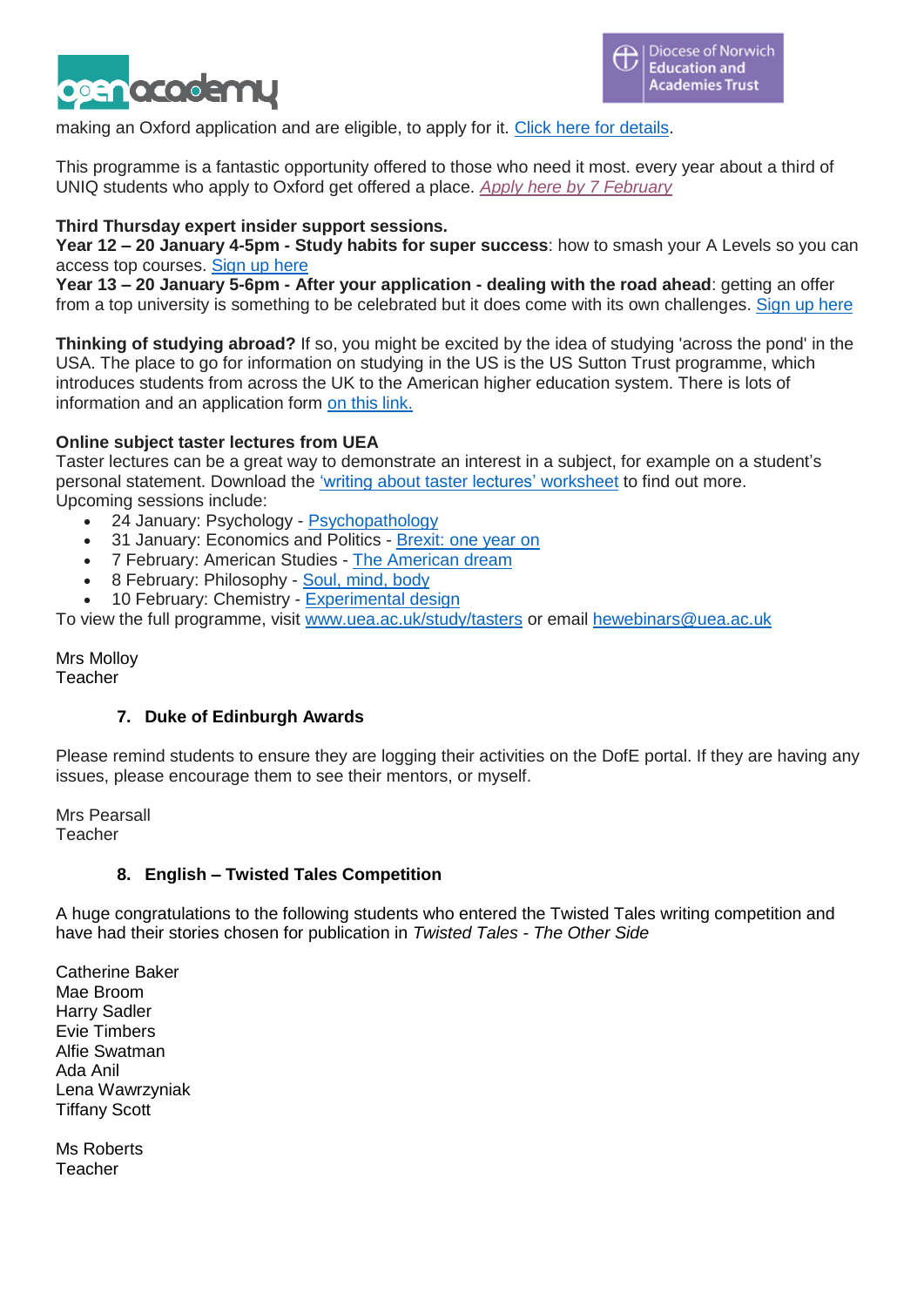

# **9. Youth Board**

The Youth Board in Norwich have asked for student feedback regarding projects that they are going to run.

Please could you encourage your son/daughter to complete the survey via this link:

<https://bit.ly/3fhMp4c>

Mr Ward Vice Principal

Diocese of Norwich Ħ **Education and Academies Trust** 

# **COME TO OUR FIRST SOCIAL!**



We will be holding a completely free food and laser tag social at Quasar on Friday January 28th between 18 30-19 30

Before the laser tag, a youth board meeting will be held at city centre venue TBC from 17,00-18,00. Food will be provided at the meeting.

There are only 14 spaces available so get yourself signed up quick by following the link in the description of this post on our Instagram @noayouthboard.

# **10. Library News**

This month we have been showcasing our Reading Well: Shelf Help collection in the library. This collection includes books on mental health and wellbeing as well as inspirational stories and mood boosting fiction.

Studies have shown that reading can improve mental wellbeing by reducing stress, allowing you to relax and providing a safe space to explore feelings and emotions. Some of the highlights of the collection have been featured in the poster below, but we encourage students to visit the library and check these titles out for themselves!



If you would like any further information about Reading Well, please follow this link: <https://reading-well.org.uk/books/books-on-prescription/young-people-mental-health>

Miss Ling Librarian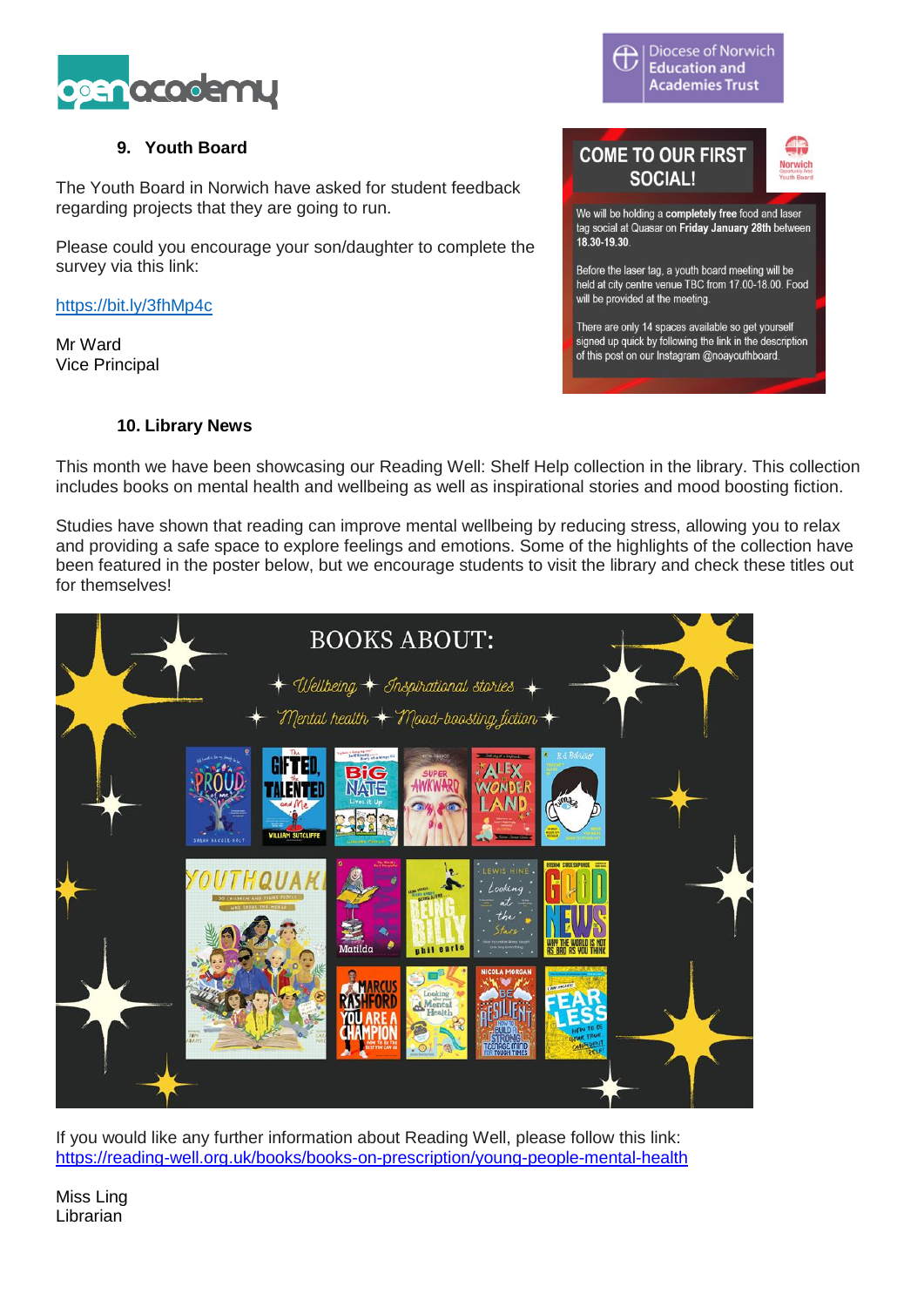

#### 11. **Attendance**

| 12 JTH<br>13 LWK    | 85.71%  |
|---------------------|---------|
|                     |         |
|                     | 79.63%  |
| C7 KLI              | 93.71%  |
| D7 MKN              | 98.41%  |
| R7 CSM              | 99.29%  |
| SRB 7 EOK           | 96.15%  |
| <b>I7 CHA</b>       | 93.77%  |
| C8 ABR              | 95.67%  |
| D8 NWA              | 93.70%  |
| <b>18 KMU</b>       | 89.29%  |
| R8 SNA              | 92.98%  |
| SRB 8 EOK           | 90.38%  |
| C9 AED              | 95.61%  |
| D9 LGA              | 91.47%  |
| 19 RPH              | 85.80%  |
| R9 NST              | 91.59%  |
| SRB 9 EOK           | 92.31%  |
| C <sub>10</sub> TTH | 87.20%  |
| D10 ATH             | 89.97%  |
| 110 SMC             | 95.27%  |
| R <sub>10</sub> BLU | 90.54%  |
| <b>SRB 10</b>       |         |
| EOK                 | 100.00% |
| C <sub>11</sub> KST | 95.10%  |
| D11 SMU             | 96.88%  |
| <b>I11 ERO</b>      | 90.97%  |
| R <sub>11</sub> SRI | 91.85%  |

| Year <sub>7</sub> | 96.25% |
|-------------------|--------|
| Year 8            | 92.28% |
| Year 9            | 91.16% |
| Year 10           | 91.01% |
| Year 11           | 93.79% |
| Year 12           | 87.25% |
| Year 13           | 80.24% |
| Year 14           | 85.29% |



Please see the abovementioned attendance data for the last two weeks for period 6 January 2022 to 14 January 2022 inclusive. Well done to the winning tutor group/s from each year group and SRB, who will be awarded the attendance trophy.

Please continue to use our absence email address of [student.absence@open-academy.org.uk](mailto:student.absence@open-academy.org.uk) to notify ourselves of any absences, appointments etc. for your son/daughter.

Mrs Ganson Attendance Officer

# **12. Careers**

Our sector for January and up to half term is Digital/ICT. This is a hugely expanding sector in our region with specialisms in Communications Technology, Digital Media and Publishing and Cyber Security. Further information on the career pathways in Norfolk and Suffolk can be found at: <https://www.icanbea.org.uk/app/explore/industries/ict-tech-digital-creative-2/>and more widely on [www.unifrog.org](http://www.unifrog.org/) . Here at Open Academy, we are fortunate to have an Enterprise Adviser at Aviva who is able to provide sessions to classes on the varied opportunities for young people in this sector and will soon be presenting to groups in KS4 and KS5.